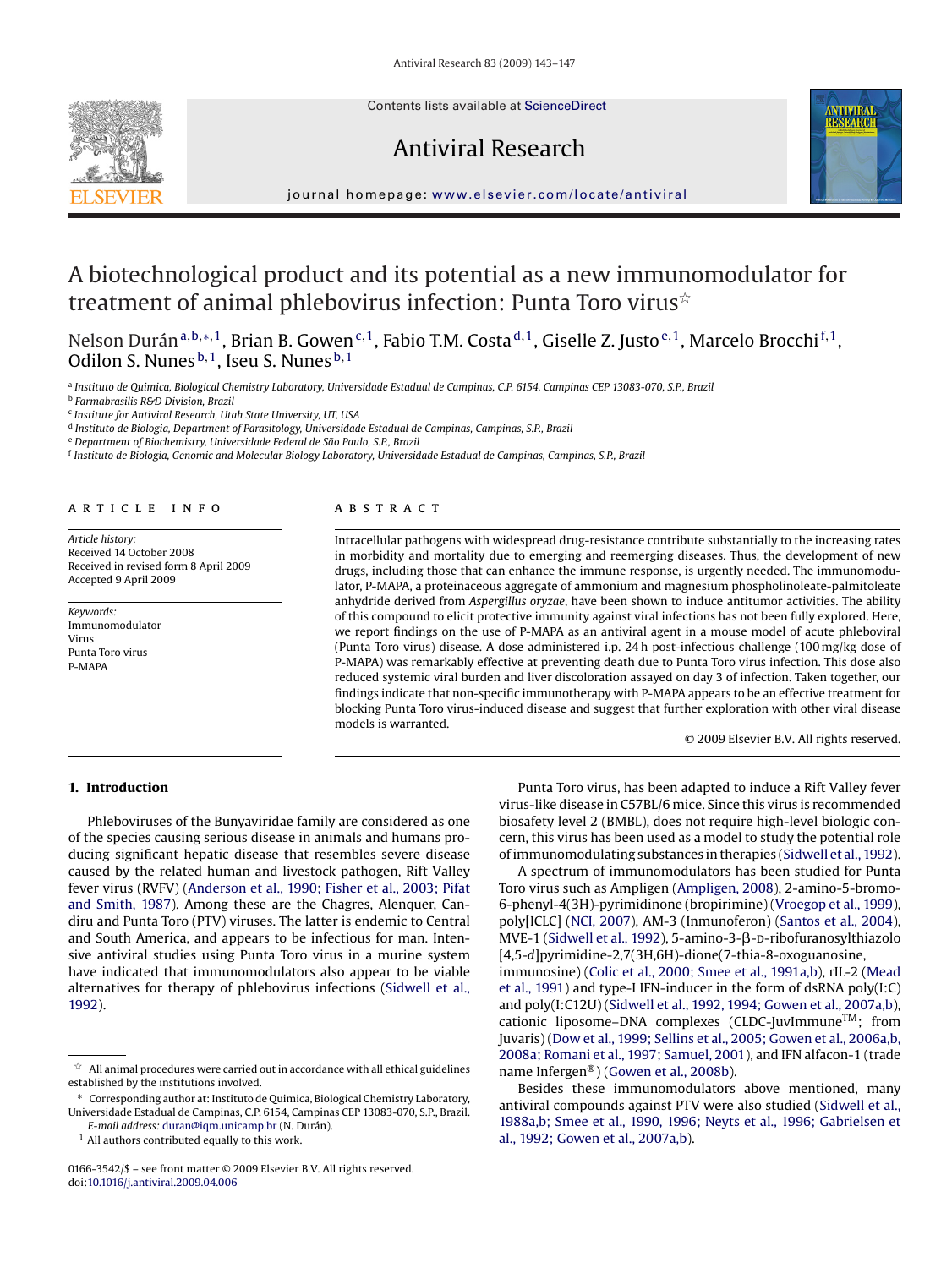An immunologic parameter common to all these substances is their ability to induce Type I interferon. The active immunomodulators were significantly effective when therapy was initiated as late as 48 h after virus inoculation, at a time when clinical signs of the Punta Toro virus disease were manifested in the animal [\(Sidwell et](#page-4-0) [al., 1994\).](#page-4-0)

The imunomodulador developed by Farmabrasilis ([Nunes,](#page-4-0) [2008\),](#page-4-0) is a proteinaceous aggregate of magnesium and ammonium phospholinoleate-palmitoleate anhydride (P-MAPA) derived from *A. oryzae* [\(Nunes et al., 2004\).](#page-4-0) P-MAPA has previously demonstrated anti-tumor activity in several mouse models ([Justo et al.,](#page-4-0) [2003\).](#page-4-0) Extensive toxicology studies suggest that the compound is a safe drug, since in acute, subchronic and chronic toxicity studies performed in rodents, non-human primates ([Farmabrasilis,](#page-4-0) [2009a\)](#page-4-0) and also in phase I clinical trials, the compound did not display relevant signs of toxicity ([Farmabrasilis, 2009b\).](#page-4-0) Furthermore, it has not shown teratogenic effects either *in vitro* or *in vivo* studies ([Farmabrasilis, 2009b\).](#page-4-0) Recent studies showed that P-MAPA-induced proliferation of lymphocyte T, increases cytokine production (mainly interferon-gamma and interleukin-2), NK cell activity [\(Durán and Nunes, 1990a; Durán et al., 1990b,](#page-4-0) [1993, 1999; Justo et al., 1999a,b, 2003; Melo et al., 2001\)](#page-4-0) and stimulate NO release by macrophages ([Bromberg et al., 2006\).](#page-4-0) These data suggest immunomodulation by the induction of Th-1 type response and indicate that P-MAPA may be broadly active, including infections caused by intracellular pathogens such as viruses, since induction of interkeukin-2 (IL-2) and gamma interferon (IFN- $\gamma$ ) are also essential factors in the establishment of protective immunity against viral infection. Here, we report findings on the use of P-MAPA as an antiviral agent in a mouse model with acute phleboviral (Punta Toro virus) disease.

In view of these biological properties, P-MAPA is a strong candidate for use as an adjuvant drug in the treatment of infectious diseases caused by virus such as Punta Toro, since a depressed Th1 caused by infection is associated with an impaired immune function ([Romani et al., 1997; Samuel, 2001; Gowen et al.,](#page-4-0) [2006a\).](#page-4-0)

# **2. Materials and methods**

*2.1. Prophylactic and therapeutic treatment of Punta Toro virus infection in mice with P-MAPA*

#### *2.1.1. Animals*

Female 7-week C57BL/6 mice were obtained from The Jackson Laboratory (Bar Harbor, ME) and held for 5 days prior to experimentation. They were fed standard mouse chow and tap water *ad libitum*.

# *2.1.2. Virus*

Adames strain PTV was provided by Dr. Dominique Pifat of the U.S. Army Medical Research Institute for Infectious Diseases, Ft. Detrick (Frederick, MD). The virus used was from a stock prepared after four passages of the original virus stock through  $LLC-MK<sub>2</sub>$  rhesus monkey kidney cells and one passage in hamsters. The virus (0.2 mL) was inoculated via the subcutaneous (s.c.) route.

# *2.1.3. Compounds*

P-MAPA was provided by Dr. Iseu Nunes (Farmabrasilis, Campinas, SP, Brazil). Ribavirin was supplied by ICN Pharmaceuticals, Inc. (Costa Mesa, CA). Both drugs were prepared in sterile saline for intraperitoneal (i.p.) administration.

#### *2.1.4. Liver and serum virus titers*

Virus titers were assayed using an infectious cell culture assay as previously described [\(Sidwell et al., 1988a,b\).](#page-4-0) Briefly, a specific volume of liver homogenate or serum was serially diluted and added to triplicate wells of LLC-M $K_2$  cell monolayers in 96-well microplates. The viral cytopathic effect (CPE) was determined 6–7 days post-virus exposure and the 50% endpoints were calculated as described [\(Reed and Muench, 1938\).](#page-4-0) The detection limit for the virus titer assays was 2.8  $log_{10}$  cell culture 50% infectious doses (CCID<sub>50</sub>)/0.1 g of liver tissue or mL of serum. In samples presenting no detectable liver or serum virus, a value of  $\leq 2.8 \log_{10}$ was assigned. Therefore, a mean virus titer value proceeded by "<" indicates that at least one of the samples had undetectable levels of virus and is likely an overestimate of the actual mean viral load. For statistical analysis, a value of 1.8  $log_{10}$  was assigned for samples with undetectable levels of virus.

### *2.1.5. Serum alanine aminotransferase (ALT) determinations*

Serum ALT levels were measured using the ALT (SGPT) Reagent Set purchased from Pointe Scientific, Inc. (Lincoln Park, MI) following the manufacturer's recommendations. Reagent volumes were adjusted for analysis with 96-well microplates.

#### *2.1.6. Prophylactic and therapeutic treatment with P-MAPA*

15–25 mice from each group were treated with several doses of P-MAPA, ribavirin or saline, as indicated in [Table 1.](#page-2-0) Animals were challenged with 4.1  $\times$  10<sup>3</sup> CCID<sub>50</sub> of PTV. P-MAPA was administered once per day for 6 days starting either 24 h prior to or after virus challenge. Ribavirin was given twice a day for 5 days beginning 4 h pre-virus challenge. Five mice from each group were sacrificed on day 4 of infection and their livers were removed, weighed and scored on a scale of 0–4 for hepatic icterus, 0 being normal and 4 being maximal yellow coloration. Serum was collected for ALT determinations and infectious virus titers were determined for both liver homogenates and serum samples. The remaining animals in each group were observed for death within 21 days. For comparison, three sham-infected animals were included as normal controls in order to establish baselines for all parameters tested. The amounts of P-MAPA tested for antiviral activity were also evaluated for signs of overt toxicity in uninfected mice.

#### *2.1.7. Single dose therapeutic treatment with P-MAPA*

15–25 mice from each group were treated with several doses of P-MAPA, ribavirin or saline, as indicated. Animals were challenged with  $1.3 \times 10^4$  CCID<sub>50</sub> of PTV. P-MAPA was administered as a single dose 24 h post-infections challenge. Ribavirin was given twice a day for 5 days beginning 4 h pre-virus challenge. Five mice from each group were sacrificed on day 3 of infection, and their livers were removed and examined as described above.

#### *2.1.8. Statistical analysis*

The log-rank test for survival analysis was performed using JMP statistical software (SAS, Cary, NC). The Fisher's exact test (twotailed) was used for evaluating increases in total survivors. The Mann–Whitney test (two-tailed) was performed to analyze the differences in mean day of death (MDD), virus titers, serum ALT levels and liver score comparisons.

### **3. Results and discussion**

The survival curve of mice treated either 24 h prior to or after inoculation with PTV is shown in [Fig. 1.](#page-2-0) Treatment was most effective when initiated post-infection and at the highest dose of 5 mg/kg. This treatment schedule protected 70% of mice from death. All other doses and schedules failed to significantly protect challenged animals as determined by log-rank analysis. Notably, the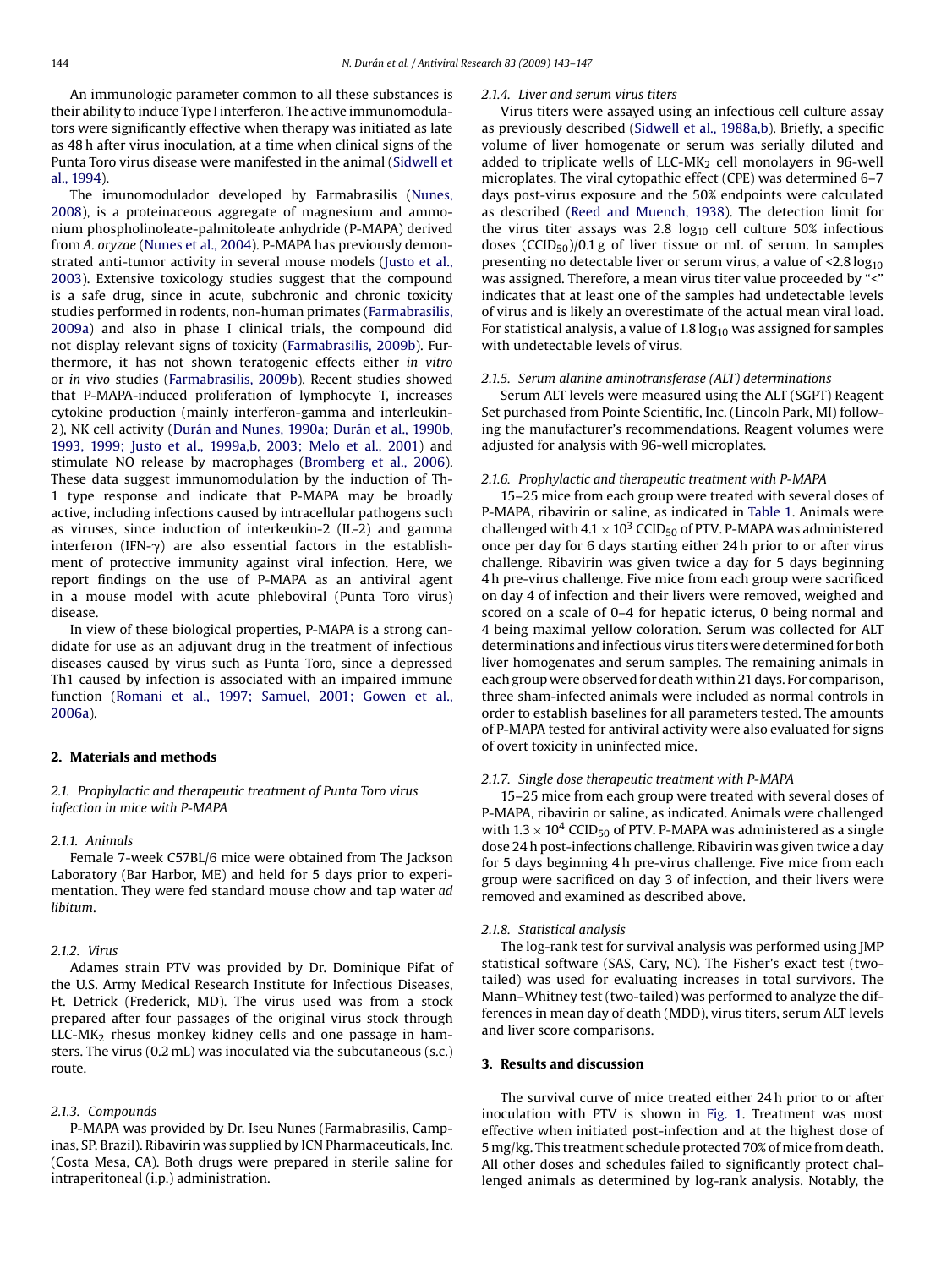# <span id="page-2-0"></span>**Table 1** Effect of i.p. P-MAPA treatment on PTV infection in mice.

| Treatment/start     | Dosage/day                                                | Surv/total         | $MDD^a \pm S.D.$                            | Disease parameter <sup>b</sup>                      |                                                            |                                              |                                              |
|---------------------|-----------------------------------------------------------|--------------------|---------------------------------------------|-----------------------------------------------------|------------------------------------------------------------|----------------------------------------------|----------------------------------------------|
|                     |                                                           |                    |                                             | Mean virus titer <sup><math>c \pm</math></sup> S.D. |                                                            | $ALTd \pm S.D.$                              | Liver                                        |
|                     |                                                           |                    |                                             | Liver                                               | Serum                                                      |                                              | Score $\pm$ S.D.                             |
| P-MAPA/-24h         | $5 \frac{\text{mg}}{\text{kg}}$<br>$0.5 \,\mathrm{mg/kg}$ | 5/10<br>1/10       | $4.4 \pm 0.5$ <sup>*</sup><br>$5.2 \pm 0.4$ | < 2.8(0)<br>$3.0 \pm 0.6(40)$                       | $4.8 \pm 1.9(80)$<br>$5.3 \pm 0.8$ (100)                   | $2784 \pm 2384$<br>$3306 \pm 2986$           | $3.3 \pm 0.4$<br>$3.6 \pm 0.2$               |
| P-MAPA/24h          | $5 \frac{\text{mg}}{\text{kg}}$<br>$0.5 \,\mathrm{mg/kg}$ | $7/10^*$<br>3/10   | $5.7 \pm 0.6$<br>$6.6 \pm 1.4$              | $\leq$ 2.8 $\pm$ 0.1 (20)<br>$3.8 \pm 1.4(40)$      | $\left(40\right)$ + $\left(40\right)$<br>$5.4 \pm 1.5(80)$ | $791 + 1428$<br>$2979 \pm 2457$              | $2.8 \pm 0.6^{*}$<br>$3.5 \pm 0.4$           |
| Ribavirin<br>Saline | $50 \frac{\text{mg}}{\text{kg}}$<br>-                     | $10/10***$<br>4/20 | >21<br>$5.1 \pm 0.5$                        | < 2.8(0)<br>$<$ 2.8 (0)                             | $< 2.8$ ** $(0)$<br>$6.1 \pm 1.1(100)$                     | $14 \pm 11$ <sup>**</sup><br>$3674 \pm 2771$ | $0.5 \pm 0.5$ <sup>**</sup><br>$3.9 \pm 0.2$ |
| Sham-infected       |                                                           | 3/3                | $>21$                                       | < 2.8(0)                                            | < 2.8(0)                                                   | $9 \pm 11$                                   | $0.0 \pm 0.0$                                |

*Animals*: female 8-week-old C57BL/6 mice; *Virus*: Punta Toro, Adames strain; *Drug diluent*: saline; *Treatment schedule*: qd × 6 beg − 24 or 24 h (ribavirin; bid × 5 beg − 4 h); *Treatment route*: i.p.; *Expt. duration*: 21 days.

<sup>a</sup> Mean day of death of mice dying prior to day 21.

**b** Determined on day 4 of infection; 5 mice per treatment group.

 $c$  Log<sub>10</sub> cell culture 50% infectious dose (CCID<sub>50</sub>)/0.1 g of liver or mL of serum. Percentage of animals presenting with detectable virus levels are indicated in parenthesis.

<sup>d</sup> Alanine aminotransferase; measured in international units per liter.

<sup>e</sup> Score of 0 (normal liver) to 4 (maximal discoloration).

P < 0.05 compared to saline placebo-treated mice.

\*\* *P* < 0.01 compared to saline placebo-treated mice.

\*\*\* *P* < 0.001 compared to saline placebo-treated mice.

low-dose P-MAPA treatment initiated 24 h after infection extended the time of death of infected animals compared to the placebo (Fig. 1 and Table 1). The MDD was also greater in the therapeutic 5 mg/kg P-MAPA treatment, in contrast to groups where treatment started prior to infection. The positive control, ribavirin, afforded complete protection to the 80% lethal challenge dose.

Due to the day 4 time of sacrifice chosen in this study in order to maximize liver disease parameters, liver viral burden was only barely detectable in a few of the treated groups, with no detectable virus present in the placebo-treated animals (Table 1). This is likely due to the fact that peak liver burden actually occurs on day 2 of infection and wanes considerably by day 4 ([Gowen](#page-4-0) [et al., 2006b\).](#page-4-0) The later sacrifice time, as opposed to day 3, was selected for viral and liver disease parameter analysis since ALT levels and hepatic icterus are more pronounced on day 4. Only the 5 mg/kg/day dose of P-MAPA was successful at reducing serum viral loads with only 2 of the 5 mice presenting detectable virus, compared to 100% for the placebo-treated animals. Moreover, liver



**Fig. 1.** Survival of PTV-infected mice treated i.p. with P-MAPA. P-MAPA was administered once per day for 6 days and ribavirin twice per day for 5 days, beginning at the indicated times relative to infectious challenge. \*\**P* < 0.01; \*\*\**P* < 0.001 compared to saline placebo-treated mice by log-rank analysis.

disease was also diminished as reflected by the much reduced mean ALT levels and liver scores (Table 1). No other treatment schedule had an appreciable impact on the tested parameters. Ribavirin, as expected, was highly efficacious in limiting viral burden and liver disease.

These findings suggest that frequent administration (once per day for 6 days) may not be the best treatment strategy. Perhaps a higher single dose may provide greater protection since a repeated daily immune stimulation may induce tolerance. Further, handling stress is minimized by a single injection, which improves the fitness of the animals to combat the infection. Therefore, to verify the potential immunomodulatory activity of P-MAPA against PTV infection, a simple dose regime given 24 h post-infection was tested.

As seen in Fig. 2, only the 100 mg/kg dose of P-MAPA was able to elicit adequate host defense in mice infected with Punta Toro virus 24 h prior and provided complete protection from an infectious dose that killed 65% of the mice in the saline placebo-treated



**Fig. 2.** Survival of PTV-infected mice treated 24 h post-infection with a single i.p. dose of P-MAPA. The positive control, ribavirin, was given twice per day for 5 days beginning 4 h before infectious challenge. \*\*\**P* < 0.001 compared to saline placebotreated mice by log-rank analysis. The 100 mg/kg of P-MAPA are in the same position of 50 mg/kg/day Ribavirin (100% survival).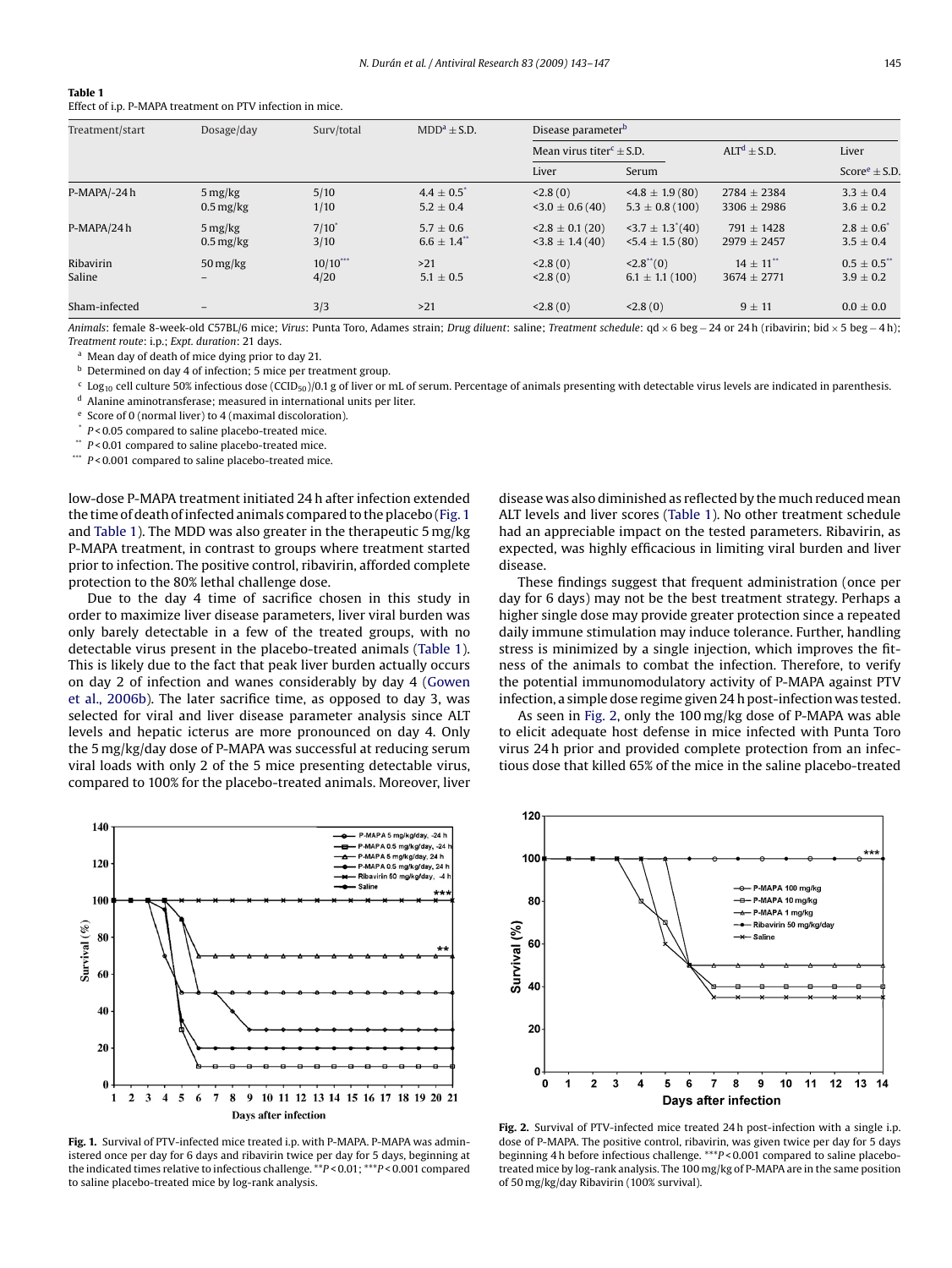# **Table 2**

Effect of single dose i.p. P-MAPA treatment on PTV infection in mice.

| Treatment/start     | Dosage                                                               | Surv/total                 | $MDD^a \pm S.D.$                      | Disease parameter <sup>b</sup>                       |                                                                 |                                                   |                                                               |
|---------------------|----------------------------------------------------------------------|----------------------------|---------------------------------------|------------------------------------------------------|-----------------------------------------------------------------|---------------------------------------------------|---------------------------------------------------------------|
|                     |                                                                      |                            |                                       | Mean virus titer <sup>c</sup> $\pm$ S.D.             |                                                                 | $ALTd \pm S.D.$                                   | Liver                                                         |
|                     |                                                                      |                            |                                       | Liver                                                | Serum                                                           |                                                   | Score $e \pm$ S.D.                                            |
| P-MAPA              | $100 \,\mathrm{mg/kg}$<br>$10 \,\mathrm{mg/kg}$<br>$1 \frac{mg}{kg}$ | $10/10$ **<br>4/10<br>5/10 | >14<br>$5.3 \pm 1.2$<br>$5.2 \pm 0.4$ | < 2.8(0)<br>$-3.3 \pm 0.8$ (60)<br>$3.3 \pm 1.1(20)$ | $-4.9 \pm 1.4(80)$<br>$5.7 \pm 1.0(100)$<br>$6.3 \pm 0.8$ (100) | $2879 + 1598$<br>$2069 + 2024$<br>$2892 \pm 2170$ | $3.0 \pm 0.4$<br>$2.8 \pm 0.3$ <sup>**</sup><br>$3.3 \pm 0.4$ |
| Ribavirin<br>Saline | 50 mg/kg/day                                                         | $10/10$ ***<br>7/20        | >14<br>$5.6 \pm 0.9$                  | < 2.8(0)<br>< 2.8(0)                                 | $<2.8^*(0)$<br>$5.8 \pm 0.8$ (100)                              | $22 \pm 23$ <sup>*</sup><br>$4328 \pm 2292$       | $1.4 \pm 0.5$ <sup>*</sup><br>$3.7 \pm 0.3$                   |
| Sham-infected       |                                                                      | 3/3                        | >14                                   | < 2.8(0)                                             | < 2.8(0)                                                        | $16 \pm 12$                                       | $0.0\pm0.0$                                                   |

*Animals*: female 8-week-old C57BL/6 mice; *Virus*: Punta Toro, Adames strain; *Drug diluent*: saline; *Treatment schedule*: single dose, 24 h (ribavirin; bid × 5 beg − 4 h); *Treatment route*: i.p.; *Expt. duration*: 14 days.

<sup>a</sup> Mean day of death of mice dying prior to day 14.

b Determined on day 3 of infection; 5 mice per treatment group (4 mice for the ribavirin group).

 $c$  Log<sub>10</sub> cell culture 50% infectious dose (CCID<sub>50</sub>)/0.1 g of liver or mL of serum. Percentage of animals presenting with detectable virus levels are indicated in parenthesis.

<sup>d</sup> Alanine aminotransferase; measured in international units per liter.

<sup>e</sup> Score of 0 (normal liver) to 4 (maximal discoloration).

\* *P* < 0.05 compared to saline placebo-treated mice.

 $P$  < 0.01 compared to saline placebo-treated mice.

\*\*\* *P* < 0.001 compared to saline placebo-treated mice.

group. Ribavirin treatment, included as a positive control, protected 100% of challenged mice ([Fig. 2\).](#page-2-0) Treatment with lower doses of P-MAPA did not have a significant impact on survival outcome. Moreover, of the animals that died prior to day 14, there was no appreciable difference in the MDD of the P-MAPA-treated animals that failed to survive the infection compared to the placebo-treated mice (Table 2). As expected ([Farmabrasilis, 2009b\)](#page-4-0) for uninfected mice, there was no apparent overt toxicity at the tested doses of P-MAPA as the animals appeared healthy and maintained group weights comparable to the saline-treated animals (Table 3). These findings agree with previous toxicology data of the compound ([Farmabrasilis, 2009b\).](#page-4-0)

We also evaluated several disease parameters in groups of mice infected and treated in parallel. In this experiment, very little liver virus could be detected in liver homogenates with the exception of mice in the 10 and 1 mg/kg P-MAPA treatment groups (Table 2). Although there may be some indication that such doses of P-MAPA may increase liver virus levels, the data are only suggestive, as statistically significant differences were not evident. On the other hand, systemic viral loads were dose dependent since the 100 mg/kg treatment reduced viral burden by  $\geq$ 1 log<sub>10</sub>, whereas serum samples from mice in the 10 and 1 mg/kg treatment groups presented virus titers similar to those seen for the placebo group ([Table 1\).](#page-2-0) Virus levels were undetectable in the ribavirin-treated animals; however, these mice began treatment 4 h prior to infection with Punta Toro virus and the drug was given twice daily for 5 days. Consequently, ribavirin also significantly limited liver disease measured by serum ALT levels and hepatic icterus scores (Table 2).

#### **Table 3**

Toxicity evaluation of P-MAPA administered intraperitoneally in mice.

| Treatment | Dosage                 | Toxicity controls |                                          |  |  |
|-----------|------------------------|-------------------|------------------------------------------|--|--|
|           |                        | Survivors/total   | Mean host weight change <sup>a</sup> (g) |  |  |
| P-MAPA    | $100 \,\mathrm{mg/kg}$ | 3/3               | 0.0                                      |  |  |
|           | $10 \,\mathrm{mg/kg}$  | 3/3               | 0.4                                      |  |  |
|           | $1 \frac{mg}{kg}$      | 3/3               | 0.4                                      |  |  |
| Ribavirin | 50 mg/kg/day           | 3/3               | 0.1                                      |  |  |
| Saline    |                        | 3/3               | 0.0                                      |  |  |

*Animals*: female 8-week-old C57BL/6 mice; *Drug diluent*: saline; *Treatment schedule*: single dose, 24 h (ribavirin; bid × 5 beg − 4 h); *Treatment route*: i.p.; *Expt. duration*: 14 days.

<sup>a</sup> Difference between initial weight and weight on day 6.

Although the mean levels of ALT found in the P-MAPA-treated mice were all lower than those observed for the placebo group, the differences were not significant. Slight, but appreciable decreased in the mean liver scores were detected in the 100 and 10 mg/kg P-MAPA groups. The ALT and liver score data suggest that the higher doses of P-MAPA are reducing liver disease severity, albeit slightly.

When P-MAPA in a single dose of 100 mg/kg/day after 24 h infection and with a mean liver virus titer and mean serum virus titer ( $log_{10}$ ) of <2.8 and <4.9, respectively, is compared with some immunomodulators highly active against Punta Toro virus, such as Ampligen (0.005–5 mg/kg/day) ([Sidwell et al., 1992\),](#page-4-0) with CLDC (0.020 mg/kg/single dose after 24 h) [\(Gowen et al., 2006a,b\)](#page-4-0) and with ribavirin (50 mg/kg  $\times$  5 dose/day-4 h before infection) (this paper) which have mean liver virus titer and mean serum virus titer ( $log_{10}$ ) at the same levels, it is possible to conclude that P-MAPA appears as a promising new, non-toxic immunomodulator to treat Punta Toro virus-induced disease.

# **4. Conclusions**

Only the 5 mg/kg dose of P-MAPA, given i.p. for 6 days, was effective in protecting mice from death due to PTV infection when the initiation of treatment was delayed until 24 h after infectious challenge. Systemic virus titer reduction and limitation of liver disease were also apparent. The study examining the antiviral activity of a single dose of P-MAPA revealed that the 100 mg/kg dose, administered i.p. 24 h post-infection, was remarkably effective at preventing death due to PTV infection. This dose also reduced systemic viral burden and liver discoloration assayed on day 3 of infection. Overall, the 10 and 1 mg/kg doses did not have a significant impact on the outcome of infection. Compared to the 6-day course of treatment, the single dose strategy appears to be more efficacious.

Taken together, our findings indicate that non-specific immunotherapy with P-MAPA appears to be an effective treatment for blocking Punta Toro virus-induced disease and indicates that further exploration in other viral disease models may be warranted. By comparing P-MAPA with other immunomodulatory compounds with high efficacy against on Punta Toro virus, it is possible to conclude that P-MAPA also appears as a promising immunomodulator. Further work is needed in the development of compound for use in treating viral infections. Use of P-MAPA as adjuvant immunotherapy with antivirals is a possibility.